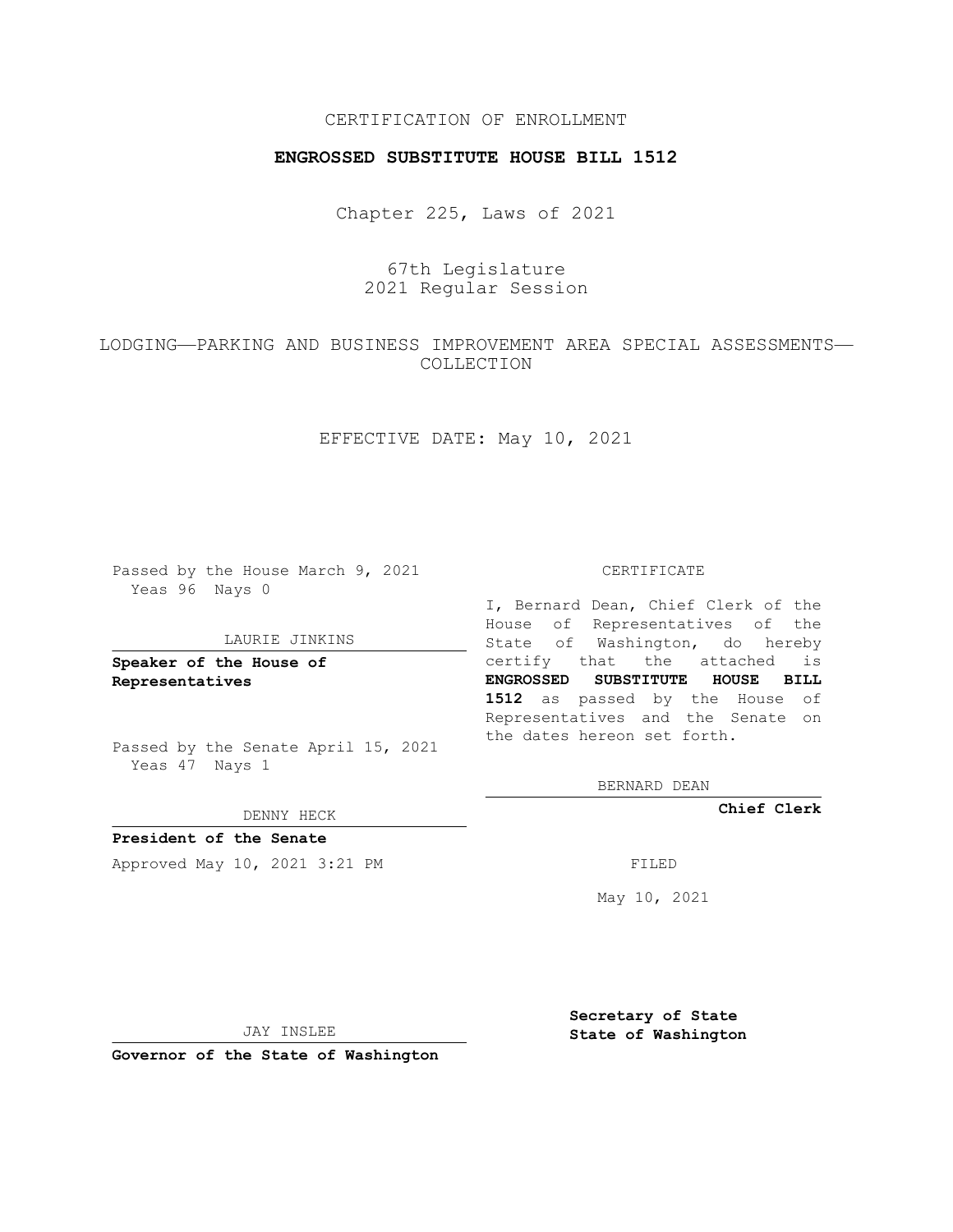## **ENGROSSED SUBSTITUTE HOUSE BILL 1512**

Passed Legislature - 2021 Regular Session **State of Washington 67th Legislature 2021 Regular Session By** House Finance (originally sponsored by Representative Ryu) READ FIRST TIME 02/22/21.

 AN ACT Relating to lodging-related assessments under chapter 35.87A RCW; amending RCW 35.87A.010, 35.87A.020, and 82.08.010; creating a new section; and declaring an emergency.

BE IT ENACTED BY THE LEGISLATURE OF THE STATE OF WASHINGTON:

 **Sec. 1.** RCW 35.87A.010 and 2005 c 178 s 1 are each amended to read as follows:6

 To aid general economic development and neighborhood revitalization, and to facilitate the cooperation of merchants, businesses, and residential property owners which assists trade, economic viability, and liveability, the legislature hereby authorizes all counties and all incorporated cities and towns, including unclassified cities and towns operating under special 13 charters:

 (1) To establish, after a petition submitted by the operators responsible for sixty percent of the assessments by businesses and multifamily residential or mixed-use projects within the area, parking and business improvement areas, hereafter referred to as area 18 or areas, for the following purposes:

 (a) The acquisition, construction or maintenance of parking 20 facilities for the benefit of the area;

(b) Decoration of any public place in the area;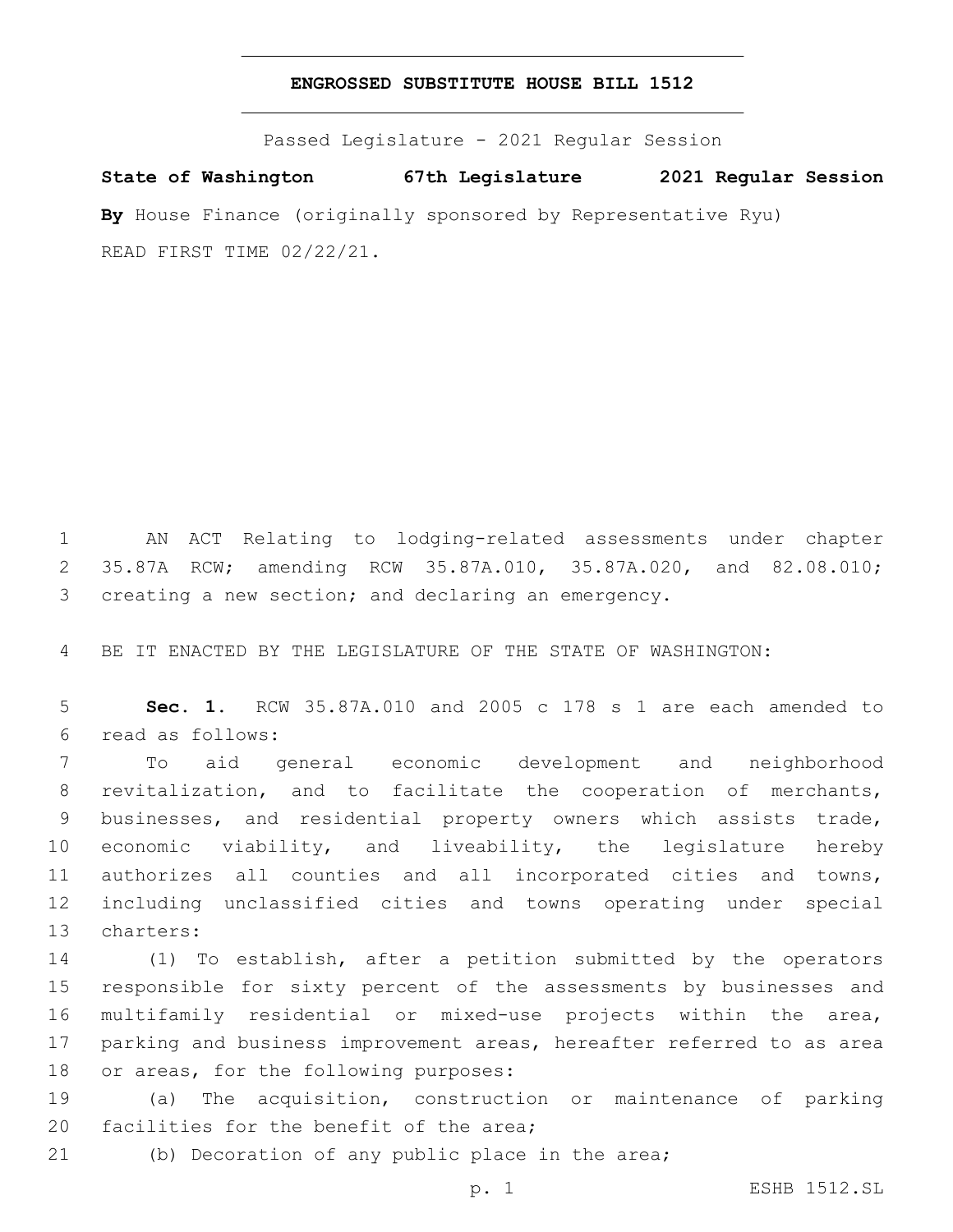1 (c) Sponsorship or promotion of public events which are to take 2 place on or in public places in the area;

3 (d) Furnishing of music in any public place in the area;

4 (e) Providing professional management, planning, and promotion 5 for the area, including the management and promotion of retail trade 6 activities in the area;

7 (f) Providing maintenance and security for common, public areas; 8 or

9 (g) Providing transportation services for the benefit of the 10 area.

 (2)(a) To levy special assessments on all businesses and multifamily residential or mixed-use projects within the area and specially benefited by a parking and business improvement area to pay in whole or in part the damages or costs incurred therein as provided 15 in this chapter.

16 (b) A lodging business may, but is not required to, collect any 17 special assessment amount from its quests in the form of a separately 18 stated charge per night on the sale of lodging taxable by the state 19 under chapter 82.08 RCW. Such charges must be separately stated from 20 the room rate on the invoice, bill of sale, or similar document 21 provided by the lodging business to the guest. A lodging business 22 that collects a special assessment from its guests as authorized 23 under this subsection (2)(b) is deemed to be collecting the 24 assessment amount from its guests as agent for the jurisdiction 25 levying the special assessment. Such per night charges are not part 26 of the selling price under RCW 82.08.010 for state and local sales 27 tax purposes, nor are they part of the gross proceeds of sales of the 28 lodging business for purposes of state business and occupation taxes 29 imposed under chapter 82.04 RCW.

30 **Sec. 2.** RCW 35.87A.020 and 1993 c 429 s 2 are each amended to 31 read as follows:

32 Unless the context clearly requires otherwise, the definitions in 33 this section apply throughout this chapter.

34 (1) "Business" means all types of business, including 35 professions.

36 (2) "Legislative authority" means the legislative authority of 37 any city or town including unclassified cities or towns operating 38 under special charters or the legislative authority of any county.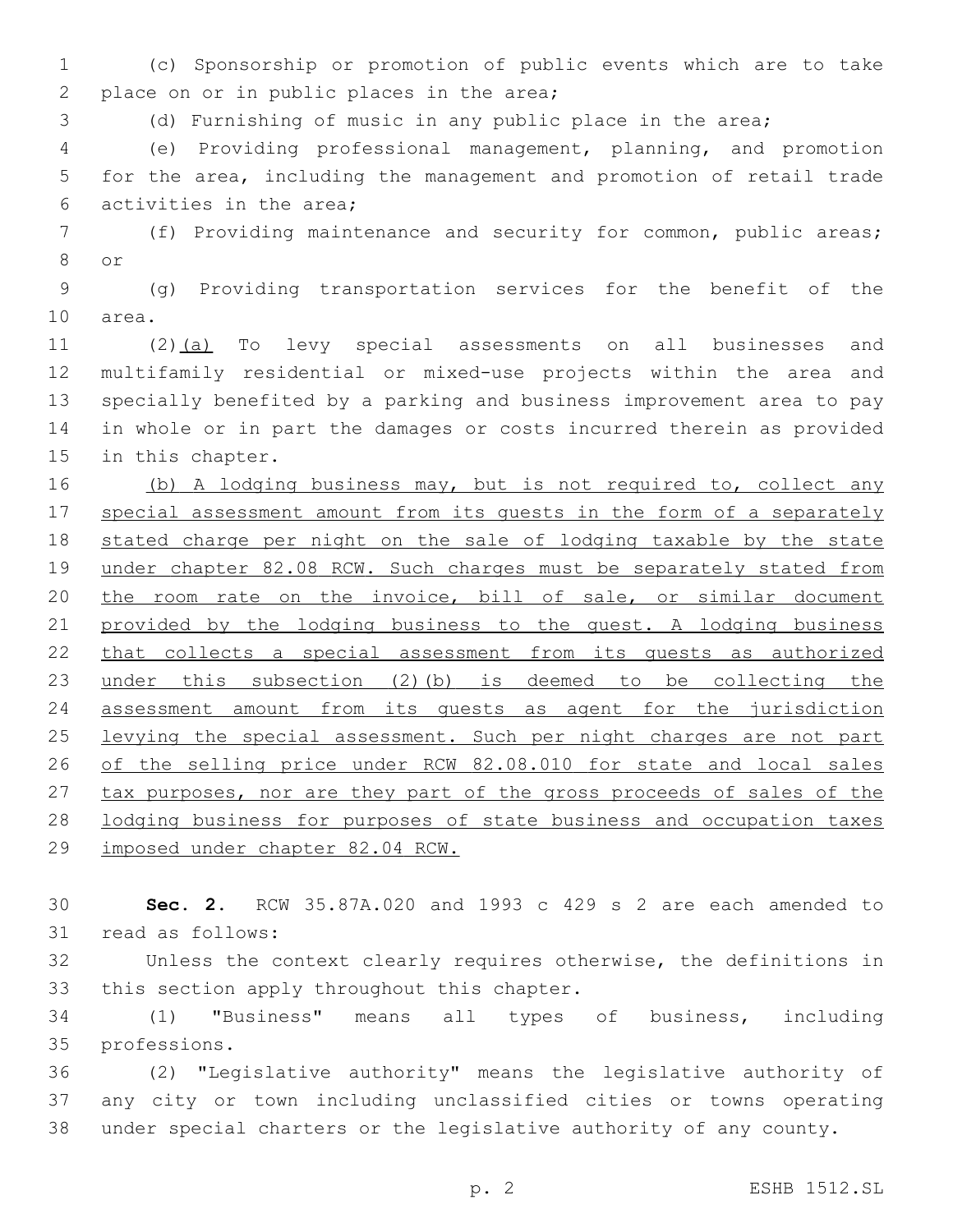(3) "Lodging business" means a person that furnishes lodging taxable by the state under chapter 82.08 RCW.

 (4) "Multifamily residential or mixed-use project" means any building or buildings containing four or more residential units or a combination of residential and commercial units, whether title to the entire property is held in single or undivided ownership or title to individual units is held by owners who also, directly or indirectly through an association, own real property in common with the other 9 unit owners.

10 (((4))) (5) "Residential operator" means the owner or operator of a multifamily residential or mixed-use project if title is held in single or undivided ownership, or, if title is held in a form of common interest ownership, the association of unit owners, condominium association, homeowners' association, property owners' association, or residential cooperative corporation.

 **Sec. 3.** RCW 82.08.010 and 2019 c 8 s 105 are each amended to 17 read as follows:

18 For the purposes of this chapter:

 (1)(a)(i) "Selling price" includes "sales price." "Sales price" means the total amount of consideration, except separately stated trade-in property of like kind, including cash, credit, property, and services, for which tangible personal property, extended warranties, digital goods, digital codes, digital automated services, or other services or anything else defined as a "retail sale" under RCW 25 82.04.050 are sold, leased, or rented, valued in money, whether 26 received in money or otherwise. ((No)) Except as otherwise provided 27 in this subsection (1), no deduction from the total amount of consideration is allowed for the following: (A) The seller's cost of the property sold; (B) the cost of materials used, labor or service cost, interest, losses, all costs of transportation to the seller, 31 all taxes imposed on the seller, and any other expense of the seller; (C) charges by the seller for any services necessary to complete the sale, other than delivery and installation charges; (D) delivery 34 charges; and (E) installation charges.

 (ii) When tangible personal property is rented or leased under circumstances that the consideration paid does not represent a reasonable rental for the use of the articles so rented or leased, the "selling price" must be determined as nearly as possible according to the value of such use at the places of use of similar

p. 3 ESHB 1512.SL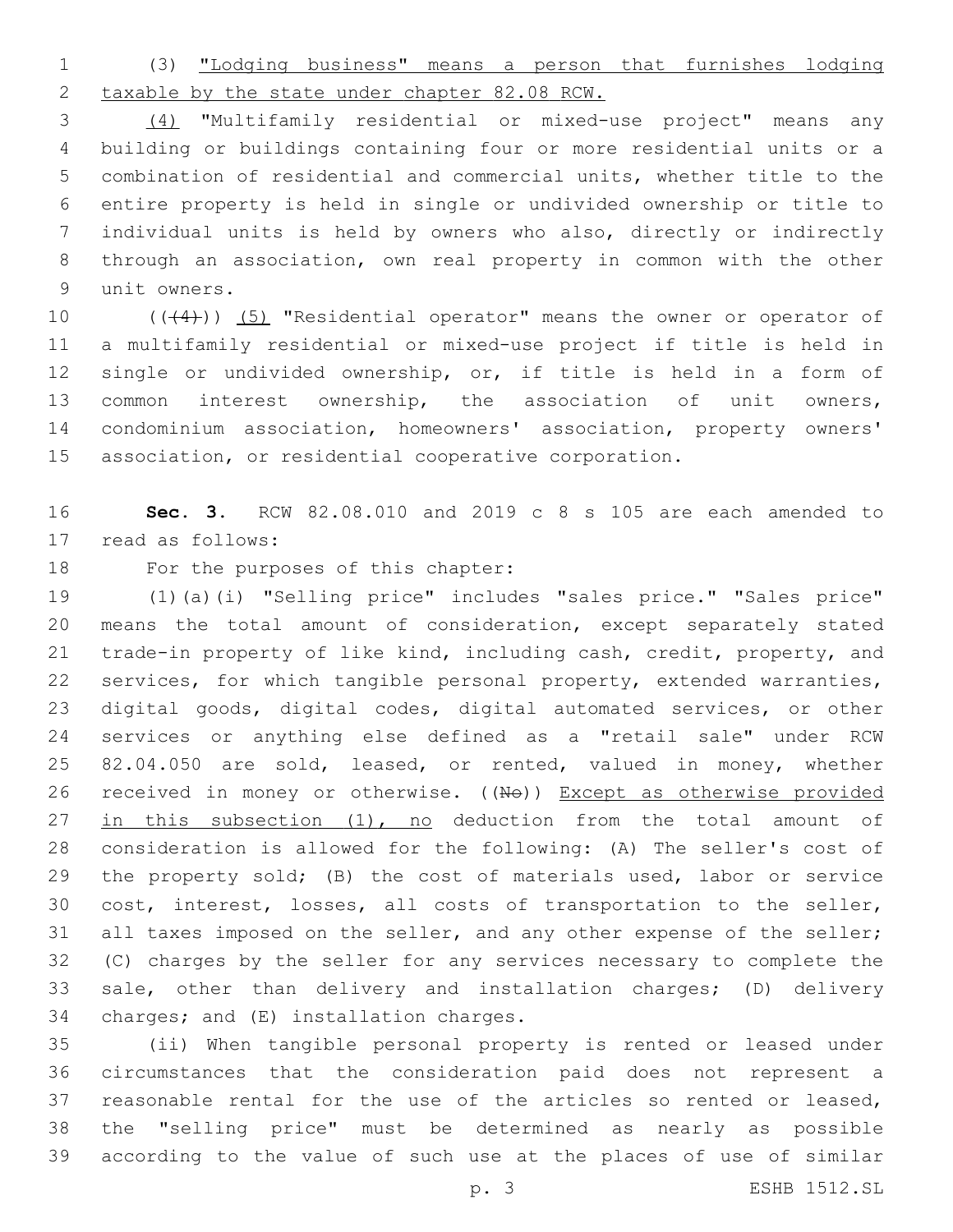products of like quality and character under such rules as the 2 department may prescribe;

 (b) "Selling price" or "sales price" does not include: Discounts, including cash, term, or coupons that are not reimbursed by a third party that are allowed by a seller and taken by a purchaser on a sale; interest, financing, and carrying charges from credit extended on the sale of tangible personal property, extended warranties, digital goods, digital codes, digital automated services, or other services or anything else defined as a retail sale in RCW 82.04.050, if the amount is separately stated on the invoice, bill of sale, or 11 similar document given to the purchaser; and any taxes legally 12 imposed directly on the consumer, or collected from the consumer 13 pursuant to RCW 35.87A.010(2)(b), that are separately stated on the invoice, bill of sale, or similar document given to the purchaser;

 (c) "Selling price" or "sales price" includes consideration 16 received by the seller from a third party if:

 (i) The seller actually receives consideration from a party other than the purchaser, and the consideration is directly related to a 19 price reduction or discount on the sale;

 (ii) The seller has an obligation to pass the price reduction or 21 discount through to the purchaser;

 (iii) The amount of the consideration attributable to the sale is fixed and determinable by the seller at the time of the sale of the 24 item to the purchaser; and

(iv) One of the criteria in this subsection (1)(c)(iv) is met:

 (A) The purchaser presents a coupon, certificate, or other documentation to the seller to claim a price reduction or discount where the coupon, certificate, or documentation is authorized, distributed, or granted by a third party with the understanding that the third party will reimburse any seller to whom the coupon, 31 certificate, or documentation is presented;

 (B) The purchaser identifies himself or herself to the seller as a member of a group or organization entitled to a price reduction or discount, however a "preferred customer" card that is available to any patron does not constitute membership in such a group; or

 (C) The price reduction or discount is identified as a third party price reduction or discount on the invoice received by the purchaser or on a coupon, certificate, or other documentation 39 presented by the purchaser;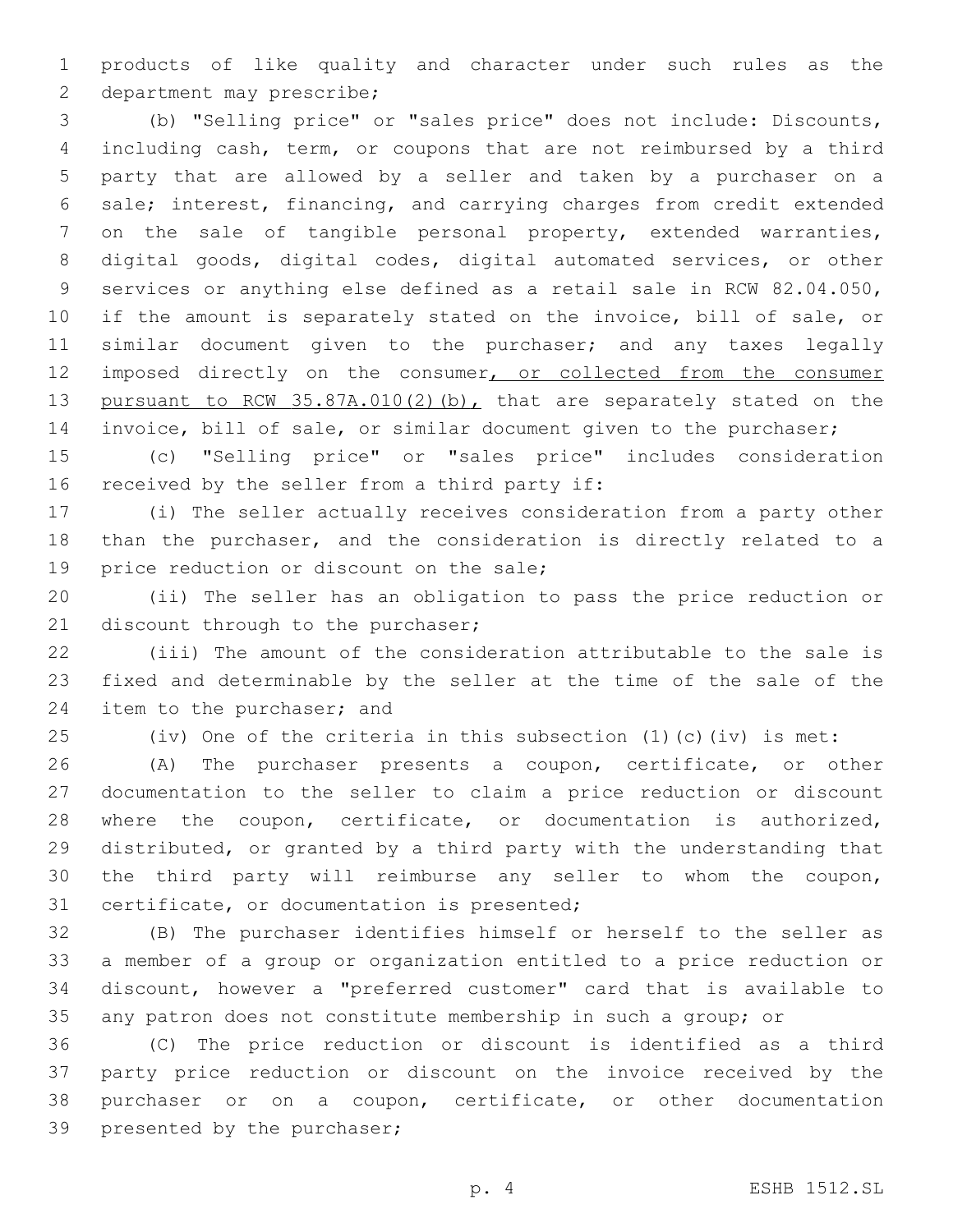(2)(a)(i) "Seller" means every person, including the state and its departments and institutions, making sales at retail or retail sales to a buyer, purchaser, or consumer, whether as agent, broker, or principal, except as otherwise provided in this subsection (2).

 (ii) "Seller" includes marketplace facilitators, whether making sales in their own right or facilitating sales on behalf of 7 marketplace sellers.

(b)(i) "Seller" does not include:8

 (A) The state and its departments and institutions when making sales to the state and its departments and institutions; or

 (B) A professional employer organization when a covered employee coemployed with the client under the terms of a professional employer agreement engages in activities that constitute a sale at retail that 14 is subject to the tax imposed by this chapter. In such cases, the client, and not the professional employer organization, is deemed to be the seller and is responsible for collecting and remitting the tax 17 imposed by this chapter.

 (ii) For the purposes of this subsection (2)(b), the terms "client," "covered employee," "professional employer agreement," and "professional employer organization" have the same meanings as in RCW 21 82.04.540;

 (3) "Buyer," "purchaser," and "consumer" include, without limiting the scope hereof, every individual, receiver, assignee, trustee in bankruptcy, trust, estate, firm, copartnership, joint venture, club, company, joint stock company, business trust, corporation, association, society, or any group of individuals acting as a unit, whether mutual, cooperative, fraternal, nonprofit, or otherwise, municipal corporation, quasi municipal corporation, and also the state, its departments and institutions and all political subdivisions thereof, irrespective of the nature of the activities engaged in or functions performed, and also the United States or any 32 instrumentality thereof;

 (4) "Delivery charges" means charges by the seller of personal property or services for preparation and delivery to a location designated by the purchaser of personal property or services including, but not limited to, transportation, shipping, postage, 37 handling, crating, and packing;

 (5) "Direct mail" means printed material delivered or distributed by United States mail or other delivery service to a mass audience or to addressees on a mailing list provided by the purchaser or at the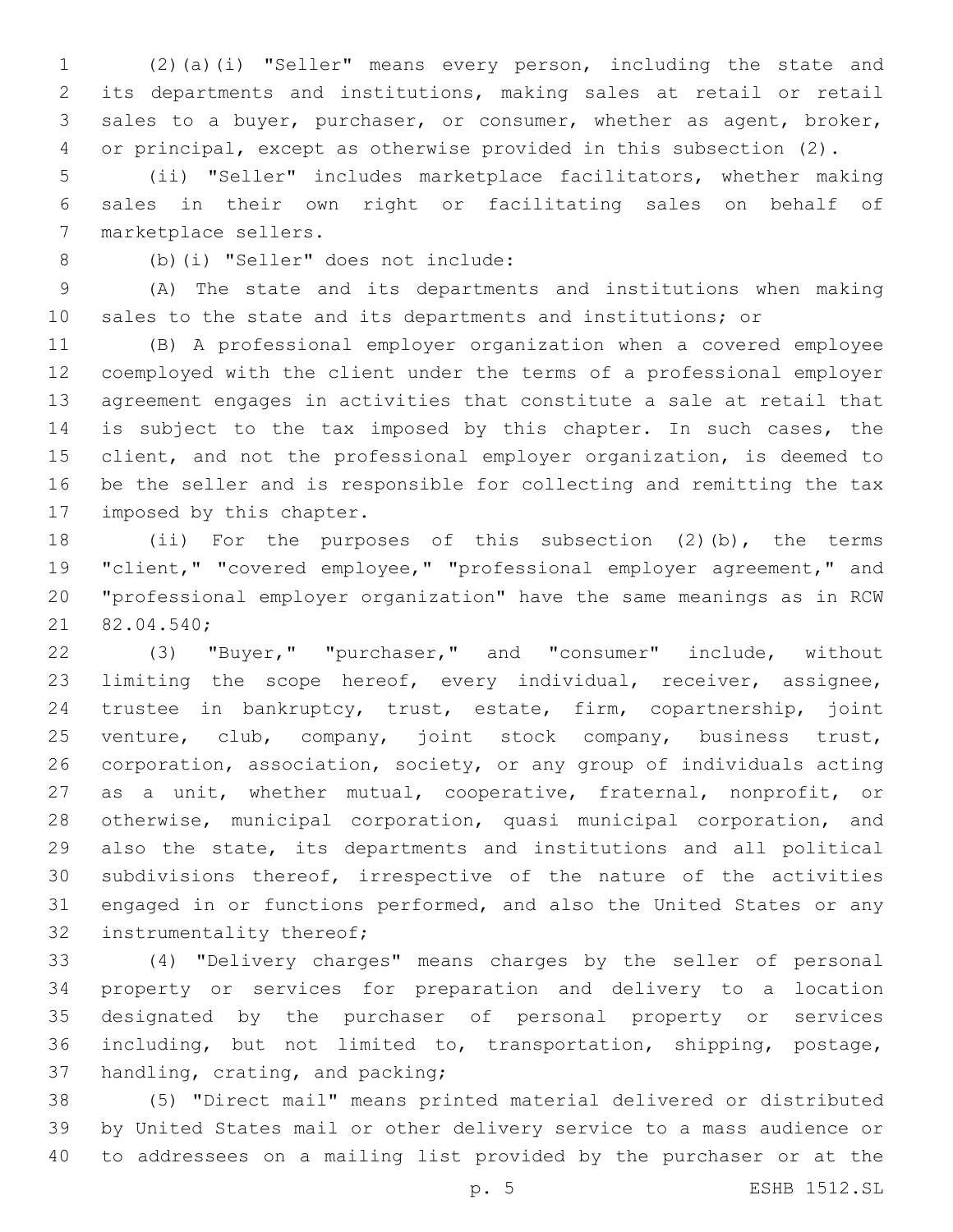direction of the purchaser when the cost of the items are not billed directly to the recipients. "Direct mail" includes tangible personal property supplied directly or indirectly by the purchaser to the direct mail seller for inclusion in the package containing the printed material. "Direct mail" does not include multiple items of 6 printed material delivered to a single address;

 (6) The meaning attributed in chapter 82.04 RCW to the terms "tax year," "taxable year," "person," "company," "sale," "sale at wholesale," "wholesale," "business," "engaging in business," "cash discount," "successor," "consumer," "in this state," "within this state," "marijuana," "useable marijuana," and "marijuana-infused products" applies equally to the provisions of this chapter;

 (7) For the purposes of the taxes imposed under this chapter and under chapter 82.12 RCW, "tangible personal property" means personal 15 property that can be seen, weighed, measured, felt, or touched, or that is in any other manner perceptible to the senses. Tangible 17 personal property includes electricity, water, gas, steam, and 18 prewritten computer software;

 (8) "Extended warranty" has the same meaning as in RCW  $20 \quad 82.04.050(7)$ ;

(9) The definitions in RCW 82.04.192 apply to this chapter;

 (10) For the purposes of the taxes imposed under this chapter and chapter 82.12 RCW, whenever the terms "property" or "personal property" are used, those terms must be construed to include digital 25 goods and digital codes unless:

 (a) It is clear from the context that the term "personal 27 property" is intended only to refer to tangible personal property;

 (b) It is clear from the context that the term "property" is intended only to refer to tangible personal property, real property, 30 or both; or

 (c) To construe the term "property" or "personal property" as including digital goods and digital codes would yield unlikely, 33 absurd, or strained consequences; and

 (11) "Retail sale" or "sale at retail" means any sale, lease, or rental for any purpose other than for resale, sublease, or subrent.

 (12) The terms "agriculture," "farming," "horticulture," "horticultural," and "horticultural product" may not be construed to include or relate to marijuana, useable marijuana, or marijuana- infused products unless the applicable term is explicitly defined to include marijuana, useable marijuana, or marijuana-infused products.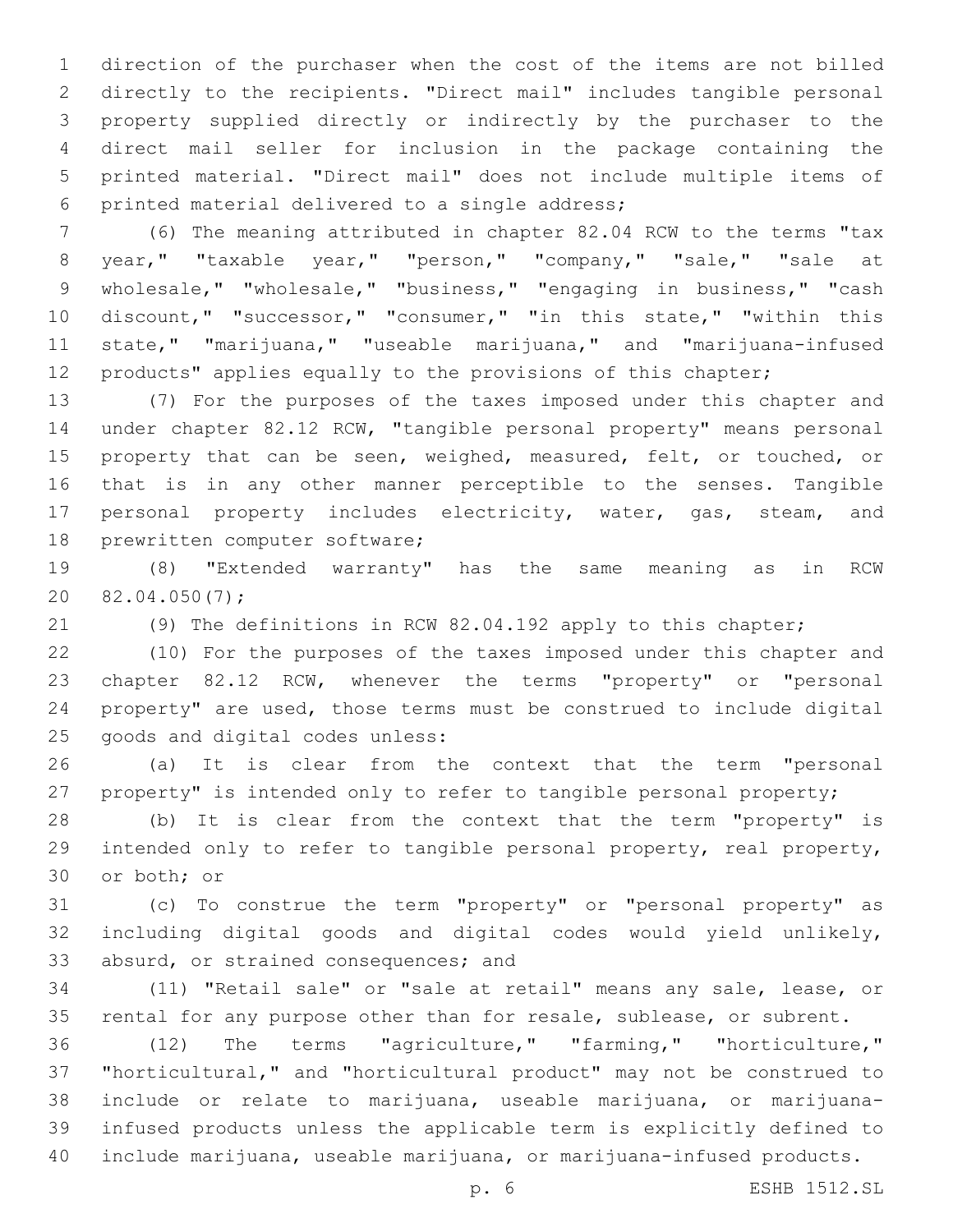(13)(a) "Affiliated person" means a person that, with respect to 2 another person:

 (i) Has an ownership interest of more than five percent, whether 4 direct or indirect, in the other person; or

 (ii) Is related to the other person because a third person, or group of third persons who are affiliated persons with respect to each other, holds an ownership interest of more than five percent, whether direct or indirect, in the related persons.

(b) For purposes of this subsection (13):9

 (i) "Ownership interest" means the possession of equity in the 11 capital, the stock, or the profits of the other person; and

 (ii) An indirect ownership interest in a person is an ownership interest in an entity that has an ownership interest in the person or in an entity that has an indirect ownership interest in the person.

 (14) "Marketplace" means a physical or electronic place, including, but not limited to, a store, a booth, an internet web site, a catalog or a dedicated sales software application, where tangible personal property, digital codes and digital products, or 19 services are offered for sale.

(15)(a) "Marketplace facilitator" means a person that:

 (i) Contracts with sellers to facilitate for consideration, regardless of whether deducted as fees from the transaction, the sale of the seller's products through a marketplace owned or operated by 24 the person;

 (ii) Engages directly or indirectly, through one or more affiliated persons, in transmitting or otherwise communicating the 27 offer or acceptance between the buyer and seller. For purposes of this subsection, mere advertising does not constitute transmitting or otherwise communicating the offer or acceptance between the buyer and 30 seller; and

 (iii) Engages directly or indirectly, through one or more affiliated persons, in any of the following activities with respect 33 to the seller's products:

34 (A) Payment processing services;

35 (B) Fulfillment or storage services;

36 (C) Listing products for sale;

37 (D) Setting prices;

- (E) Branding sales as those of the marketplace facilitator;
- 39 (F) Taking orders; or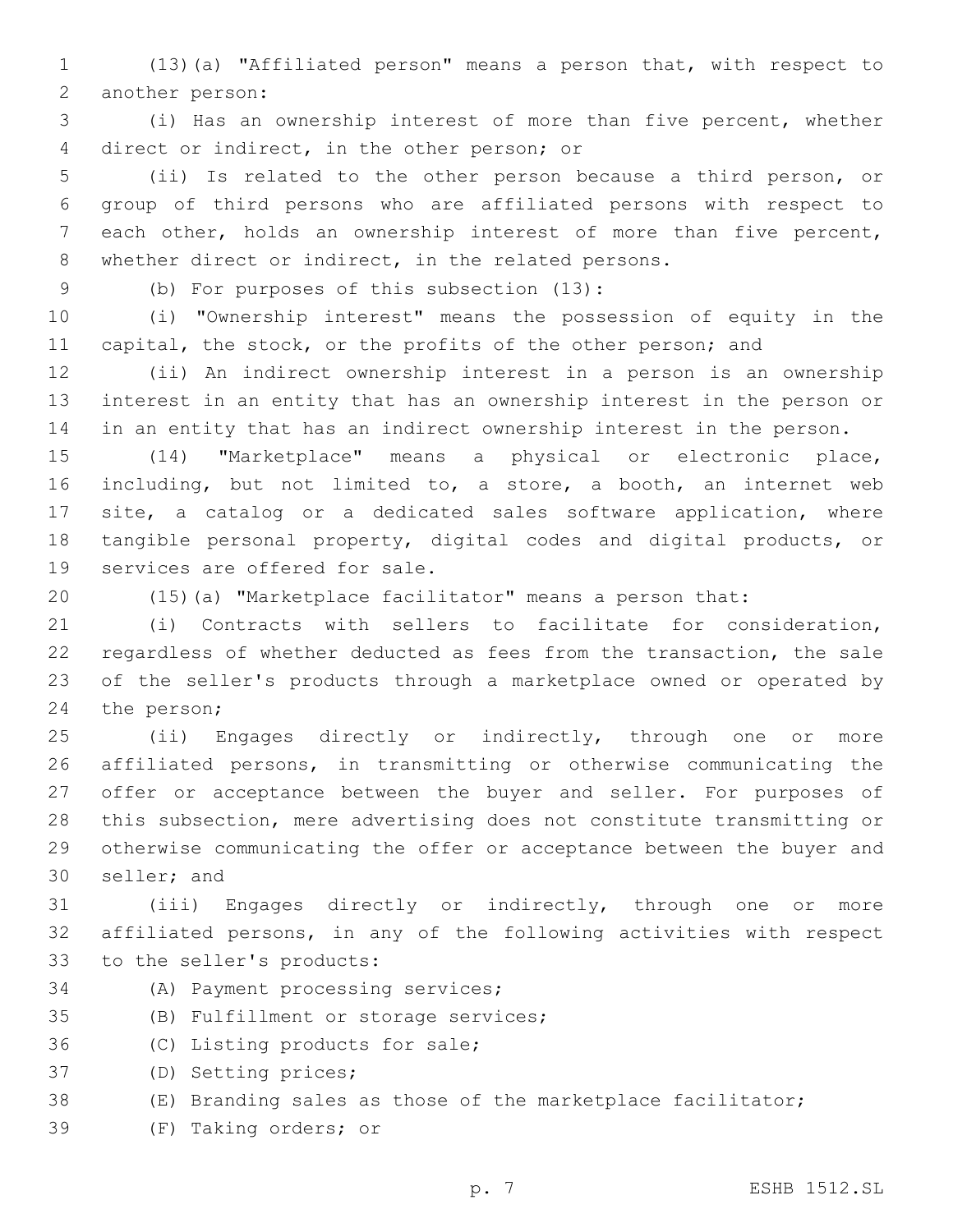(G) Providing customer service or accepting or assisting with 2 returns or exchanges.

(b)(i) "Marketplace facilitator" does not include:

 (A) A person who provides internet advertising services, including listing products for sale, so long as the person does not also engage in the activity described in (a)(ii) of this subsection (15) in addition to any of the activities described in (a)(iii) of 8 this subsection (15); or

 (B) A person with respect to the provision of travel agency services or the operation of a marketplace or that portion of a marketplace that enables consumers to purchase transient lodging accommodations in a hotel or other commercial transient lodging 13 facility.

 (ii) The exclusion in this subsection (15)(b) does not apply to a marketplace or that portion of a marketplace that facilitates the retail sale of transient lodging accommodations in homes, apartments, 17 cabins, or other residential dwelling units.

 (iii) For purposes of this subsection (15)(b), the following 19 definitions apply:

(A) "Hotel" has the same meaning as in RCW 19.48.010.

 (B) "Travel agency services" means arranging or booking, for a commission, fee or other consideration, vacation or travel packages, rental car or other travel reservations or accommodations, tickets for domestic or foreign travel by air, rail, ship, bus, or other medium of transportation, or hotel or other lodging accommodations.

 (16) "Marketplace seller" means a seller that makes retail sales through any marketplace operated by a marketplace facilitator, regardless of whether the seller is required to be registered with 29 the department under RCW 82.32.030.

 (17) "Remote seller" means any seller, including a marketplace facilitator, who does not have a physical presence in this state and makes retail sales to purchasers or facilitates retail sales on 33 behalf of marketplace sellers.

 NEW SECTION. **Sec. 4.** This act applies prospectively to any special assessment amounts collected by a lodging business as provided in section 1 of this act that are collected on or after the 37 effective date of this section, as well as retroactively for any taxpayer who has been assessed taxes by the department of revenue prior to the effective date of this section, on any special

p. 8 ESHB 1512.SL